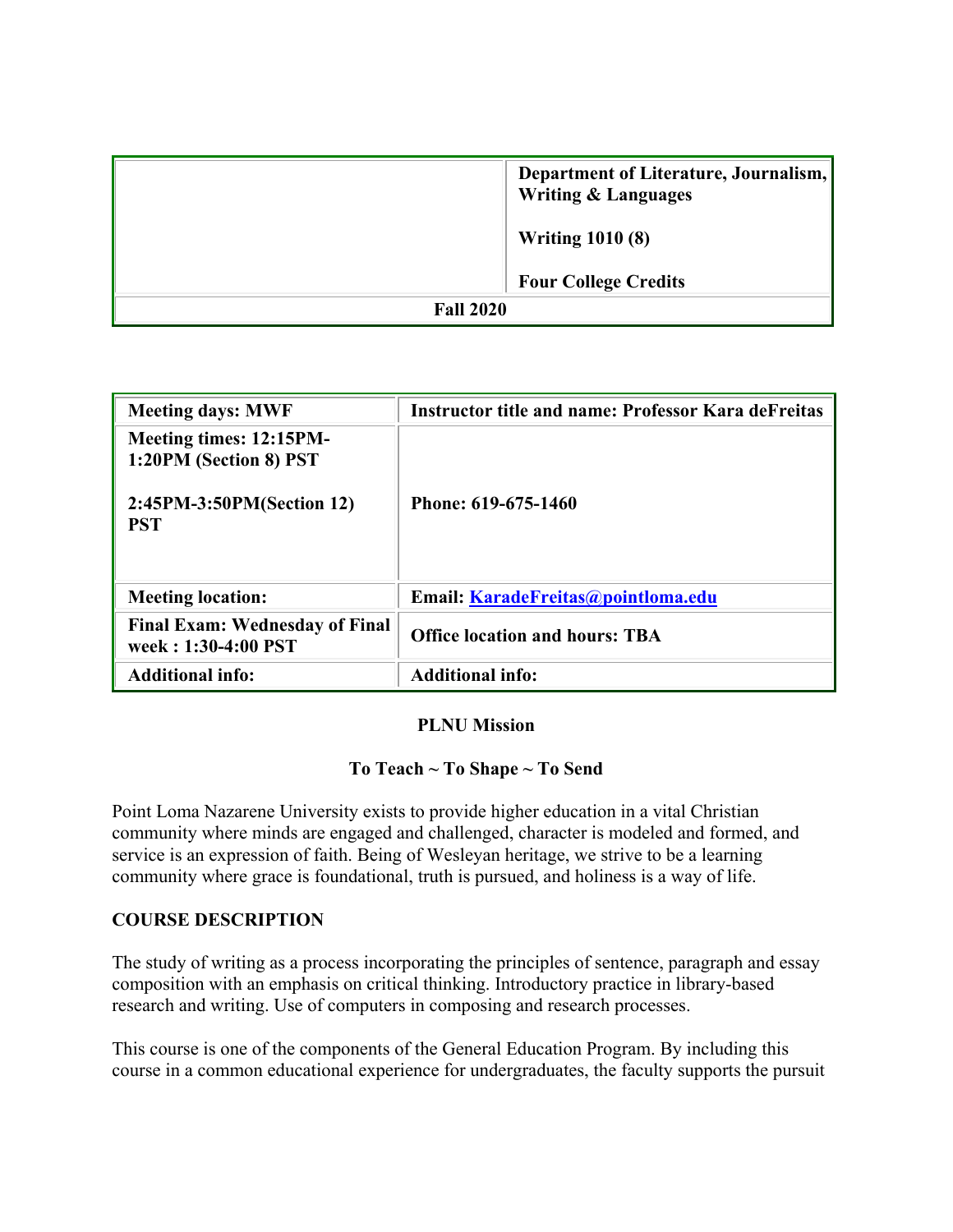of personal awareness and skill development, focusing on analytical, communication and quantitative skills necessary for successful living in modern society.

# **COURSE LEARNING OUTCOMES**

This course focuses on writing as a skill and a process; that is, like learning to ride a bike or play tennis, progress is achieved through practice. Writing improves through time, patience, rewriting, editing and studying the skills of other writers. As a class, we will study professional writers' work and learn together what is effective and successful about those pieces. Students in this course will practice developing, organizing, editing, and revising various types of skills in critical thinking, active reading and competent writing, and will understand the importance of personal and academic competency.

Also: Upon completion of this course, students will be able to:

- 1. Apply the conventions of the English language and creative skills in various forms of academic writing genres.
- 2. Demonstrate knowledge of stages of the writing process in academic writing: planning, drafting, organizing, composing, revising, and editing.
- 3. Evaluate and utilize rhetorical modes of organization in written compositions: narrative and argument specifically.
- 4. Demonstrate knowledge of and apply documentation formats to properly cite research in written compositions.
- 5. Critically analyze writing to determine point of view, tone, purpose, audience, and theme to enable reflection and response in written compositions.
- 6. Evaluate and examine differing perspectives; evaluate and locate the points of argument and the strengths and weaknesses of the argument.

# **REQUIRED TEXTS AND RECOMMENDED STUDY RESOURCES**

- 1. Andrea Lunsford. "The St. Martin's Handbook." 8th edition.
- 2. McQuade and Atwan. "The Writer's Presence." 7th edition (find used).

## **COURSE CREDIT HOUR INFORMATION**

| <b>Distribution of Student Learning Hours</b>     |                                  |  |  |  |
|---------------------------------------------------|----------------------------------|--|--|--|
| Category                                          | <b>Time Expectation in Hours</b> |  |  |  |
| Online Participation in Discussions, Groups, etc. | $2\text{hrs}/\text{wk}$          |  |  |  |
| <b>Reading Assignments</b>                        | $6$ hrs/wk                       |  |  |  |
| <b>Written Assignments</b>                        | $6$ hrs/wk                       |  |  |  |
| Other Assignments & Learning Activities           | 1 <sup>hr</sup> /w <sup>k</sup>  |  |  |  |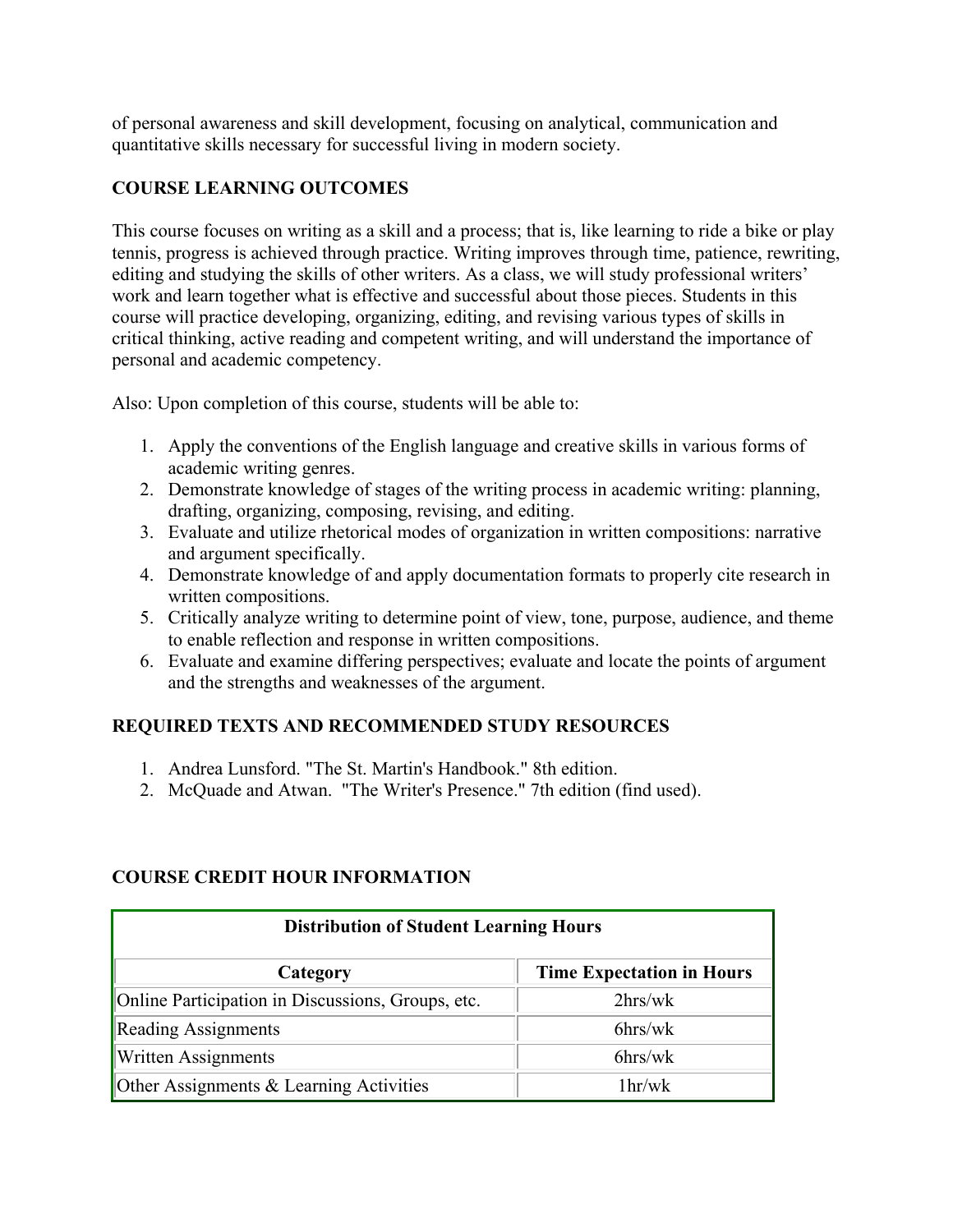| <b>Distribution of Student Learning Hours</b> |                                  |  |  |
|-----------------------------------------------|----------------------------------|--|--|
| Category                                      | <b>Time Expectation in Hours</b> |  |  |
| Quizzes, Surveys                              | 1 <sup>hr</sup> /w <sup>k</sup>  |  |  |
| <b>Total Hours</b>                            | $16$ hrs/wk                      |  |  |

# **ASSESSMENT AND GRADING**

Student grades will be posted in the Canvas grade book no later than midnight on Tuesday of each week beginning in Week Two of this course. It is important to read the comments posted in the grade book as these comments are intended to help students improve their work. Final grades will be posted within one week of the end of the class. Grades will be based on the following:

#### **Assignment distribution by percentage:**

- Essays:  $40\%$
- Mini-essays, homework and participation: 15%
- Midterm:  $10\%$
- Final Research Project: 20%
- Final Exam: 15%

| <b>Standard Grade Scale Based on Percentages</b> |               |               |               |                |  |  |
|--------------------------------------------------|---------------|---------------|---------------|----------------|--|--|
|                                                  | ĸ             | C             |               |                |  |  |
| A 93-100                                         | $B+87-89$     | $C+77-79$     | $D+67-69$     | F Less than 59 |  |  |
| $A - 90 - 92$                                    | 83-86<br>R    | $C$ 73-76     | D 63-66       |                |  |  |
|                                                  | $B - 80 - 82$ | $C - 70 - 72$ | $D - 60 - 62$ |                |  |  |

## **STATE AUTHORIZATION**

State authorization is a formal determination by a state that Point Loma Nazarene University is approved to conduct activities regulated by that state. In certain states outside California, Point Loma Nazarene University is not authorized to enroll online (distance education) students. If a student moves to another state after admission to the program and/or enrollment in an online course, continuation within the program and/or course will depend on whether Point Loma Nazarene University is authorized to offer distance education courses in that state. It is the student's responsibility to notify the institution of any change in his or her physical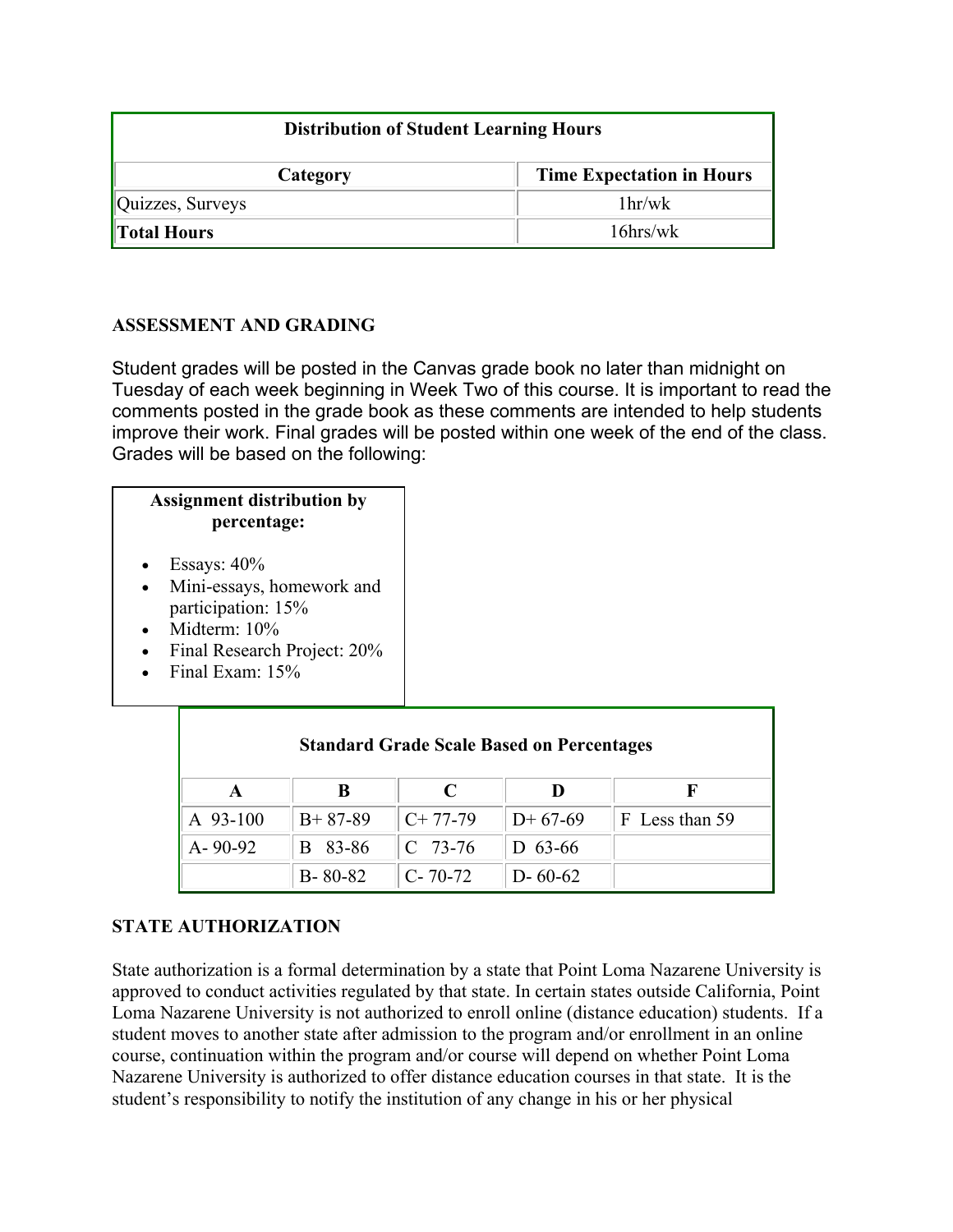location. Refer to the map on [State Authorization](https://www.pointloma.edu/offices/office-institutional-effectiveness-research/disclosures) to view which states allow online (distance education) outside of California.

# **INCOMPLETES AND LATE ASSIGNMENTS**

All assignments are to be submitted/turned in by the beginning of the class session when they are due—including assignments posted in Canvas. Incompletes will only be assigned in extremely unusual circumstances.

# **FINAL EXAMINATION POLICY**

Successful completion of this class requires taking the final examination **on its scheduled day**. The final examination schedule is posted on the [Class Schedules](http://www.pointloma.edu/experience/academics/class-schedules) site. No requests for early examinations or alternative days will be approved.

# **PLNU COPYRIGHT POLICY**

Point Loma Nazarene University, as a non-profit educational institution, is entitled by law to use materials protected by the US Copyright Act for classroom education. Any use of those materials outside the class may violate the law.

# **PLNU ACADEMIC HONESTY POLICY**

Students should demonstrate academic honesty by doing original work and by giving appropriate credit to the ideas of others. Academic dishonesty is the act of presenting information, ideas, and/or concepts as one's own when in reality they are the results of another person's creativity and effort. A faculty member who believes a situation involving academic dishonesty has been detected may assign a failing grade for that assignment or examination, or, depending on the seriousness of the offense, for the course. Faculty should follow and students may appeal using the procedure in the university Catalog. See [Academic Policies](http://catalog.pointloma.edu/content.php?catoid=18&navoid=1278) for definitions of kinds of academic dishonesty and for further policy information.

# **PLNU ACADEMIC ACCOMMODATIONS POLICY**

While all students are expected to meet the minimum standards for completion of this course as established by the instructor, students with disabilities may require academic adjustments, modifications or auxiliary aids/services. At Point Loma Nazarene University (PLNU), these students are requested to register with the Disability Resource Center (DRC), located in the Bond Academic Center. [\(DRC@pointloma.edu](mailto:DRC@pointloma.edu) or 619-849-2486). The DRC's policies and procedures for assisting such students in the development of an appropriate academic adjustment plan (AP) allows PLNU to comply with Section 504 of the Rehabilitation Act and the Americans with Disabilities Act. Section 504 (a) prohibits discrimination against students with special needs and guarantees all qualified students equal access to and benefits of PLNU programs and activities. After the student files the required documentation, the DRC, in conjunction with the student, will develop an AP to meet that student's specific learning needs. The DRC will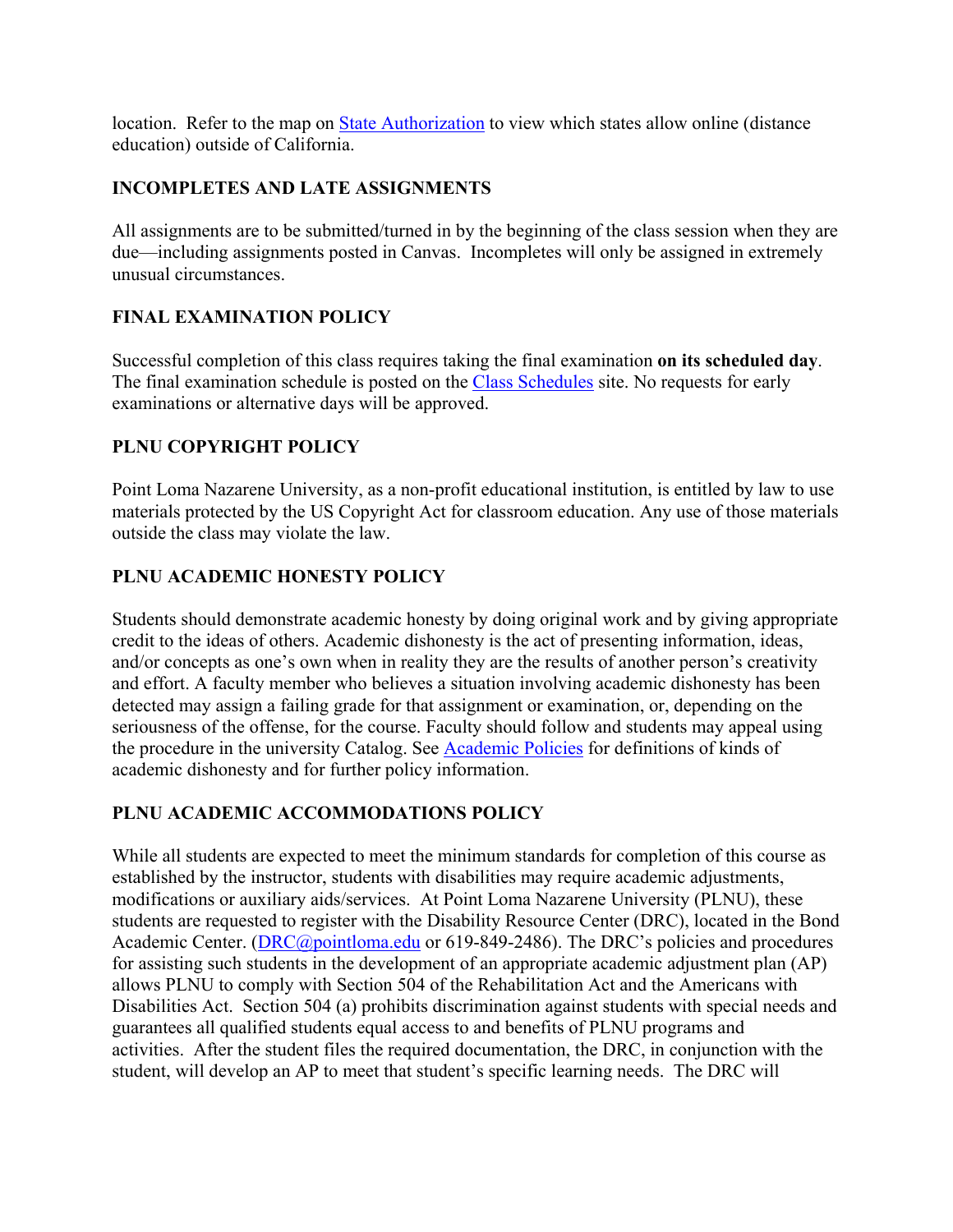thereafter email the student's AP to all faculty who teach courses in which the student is enrolled each semester. The AP must be implemented in all such courses.

If students do not wish to avail themselves of some or all of the elements of their AP in a particular course, it is the responsibility of those students to notify their professor in that course. PLNU highly recommends that DRC students speak with their professors during the first two weeks of each semester about the applicability of their AP in that particular course and/or if they do not desire to take advantage of some or all of the elements of their AP in that course.

# **PLNU ATTENDANCE AND PARTICIPATION POLICY**

### **Face-to-Face Format**

Regular and punctual attendance at all classes is considered essential to optimum academic achievement. If the student is absent from more than 10 percent of class meetings, the faculty member can file a written report which may result in de-enrollment. If the absences exceed 20 percent, the student may be de-enrolled without notice until the university drop date or, after that date, receive the appropriate grade for their work and participation. See [Academic Policies](http://catalog.pointloma.edu/content.php?catoid=18&navoid=1278) in the Undergraduate Academic Catalog.

### **Hybrid Format**

At Point Loma Nazarene University, attendance is required at all scheduled classes. Adult Degree Completion courses are taught in the hybrid format, which means some class meetings will be face-to-face and some will be online.

Attendance in the face-to-face classes is to be for the entire time of the class. Arriving late or leaving early will be considered a partial absence. A day of attendance in an online class is determined as contributing a substantive note, assignment, discussion, or submission that adds value to the course as determined by the instructor. Three days of attendance are required each week. (It may be any three days during the week.)

#### **Face-to-face Portion of the Hybrid course**

In blended or hybrid courses, if a student misses one face-to-face class then the faculty member will send an email to the student and the Director of Student Success warning of attendance jeopardy. There are no exceptions to this policy.

If a student misses two face-to-face classes, the faculty member or Vice Provost for Academic Administration (VPAA) will initiate the student's de-enrollment from the course without further advanced notice to the student. If the date of de-enrollment is past the last date to withdraw from a class, the student will be assigned a grade of "F" and there will be no refund of tuition for that course.

## **Online Portion of the Hybrid Course**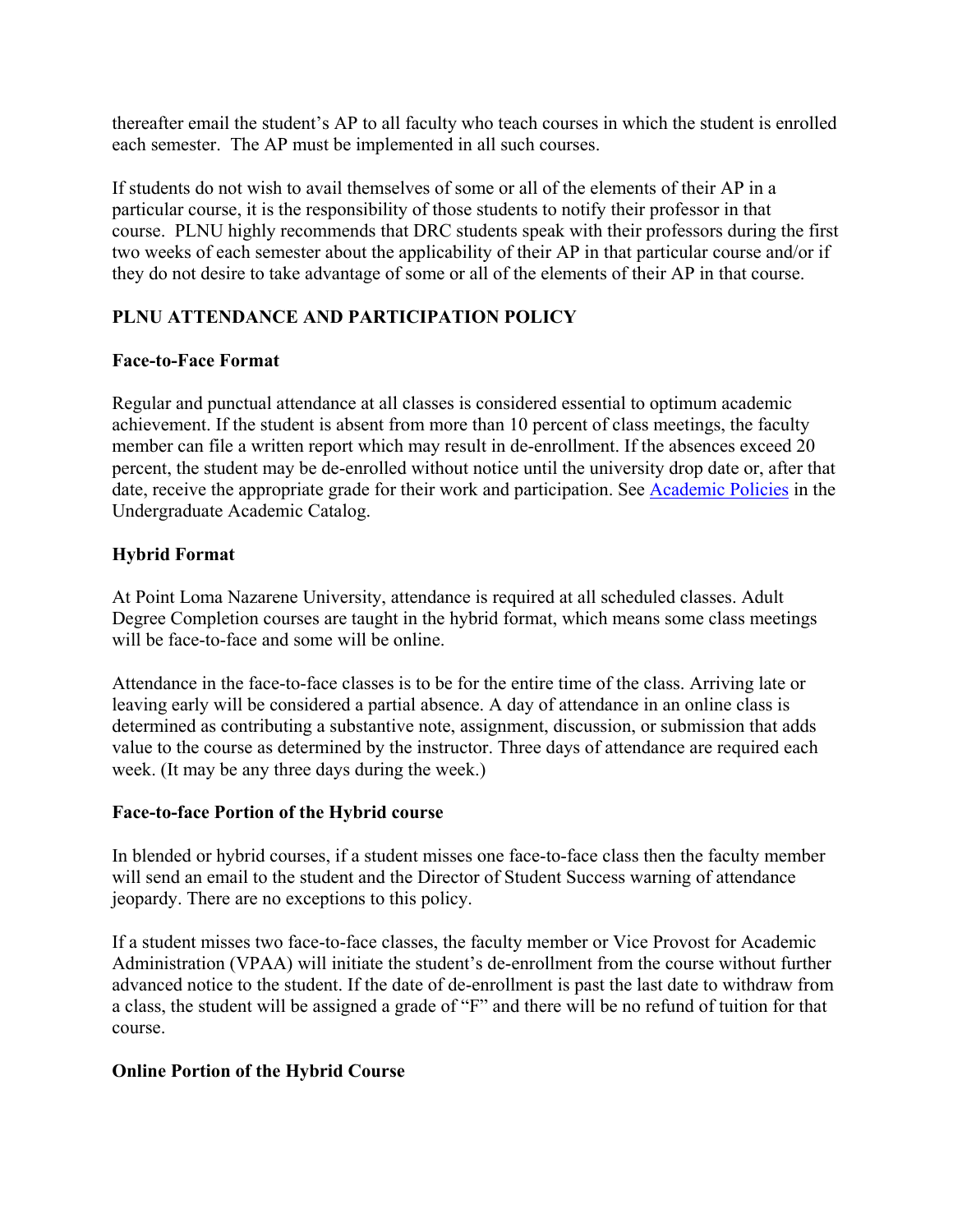If a student misses two online classes (fails to contribute to a discussion board) during the course, then the faculty member will send an email to the student and the Director of Student Success warning of attendance jeopardy. There are no exceptions to this policy.

If a student misses three online classes (fails to contribute to a discussion board by the due date) during the course, then the faculty member or Vice Provost for Academic Administration (VPAA) will initiate the student's de-enrollment from the course without further advanced notice to the student. If the date of de-enrollment is past the last date to withdraw from a class, the student will be assigned a grade of "F" and there will be no refund of tuition for that course.

1 missed F2F class = warning

2 missed F2F classes = de-enrollment

2 missed online classes = warning

3 missed online classes = de-enrollment

### **Online Format**

Students taking online courses are expected to attend each week of the course. Attendance is defined as participating in an academic activity within the online classroom which includes posting in a graded activity in the course. (Note: Logging into the course does not qualify as participation and will not be counted as meeting the attendance requirement.)

Students who do not attend at least once in any 3 consecutive days will be issued an attendance warning. Students who do not attend at least once in any 7 consecutive days will be dropped from the course retroactive to the last date of recorded attendance.

#### **THE WRITER'S STUDIO**

The Writer's Studio is available to those students whose diagnostic essay indicate that they need the additional one-on-one time that a trained student tutor can provide. Students who qualify for the Writer's Studio are registered for Wri 097 and attend weekly tutorials in support of this class. Students who do not complete the required ten tutorials by the deadline of two weeks before finals will not be assigned a grade for Writing 1010.

#### **PUBLIC DISCOURSE**

Much of the work that we will do in class is cooperative, by nature of the class discussions and general feedback given to written work and projects; thus, you should think of all of your writing and speaking for and in class as public, not private, discourse. By continuing in this class, you acknowledge that your work will be viewed by others.

## **METHODS OF INSTRUCTION**